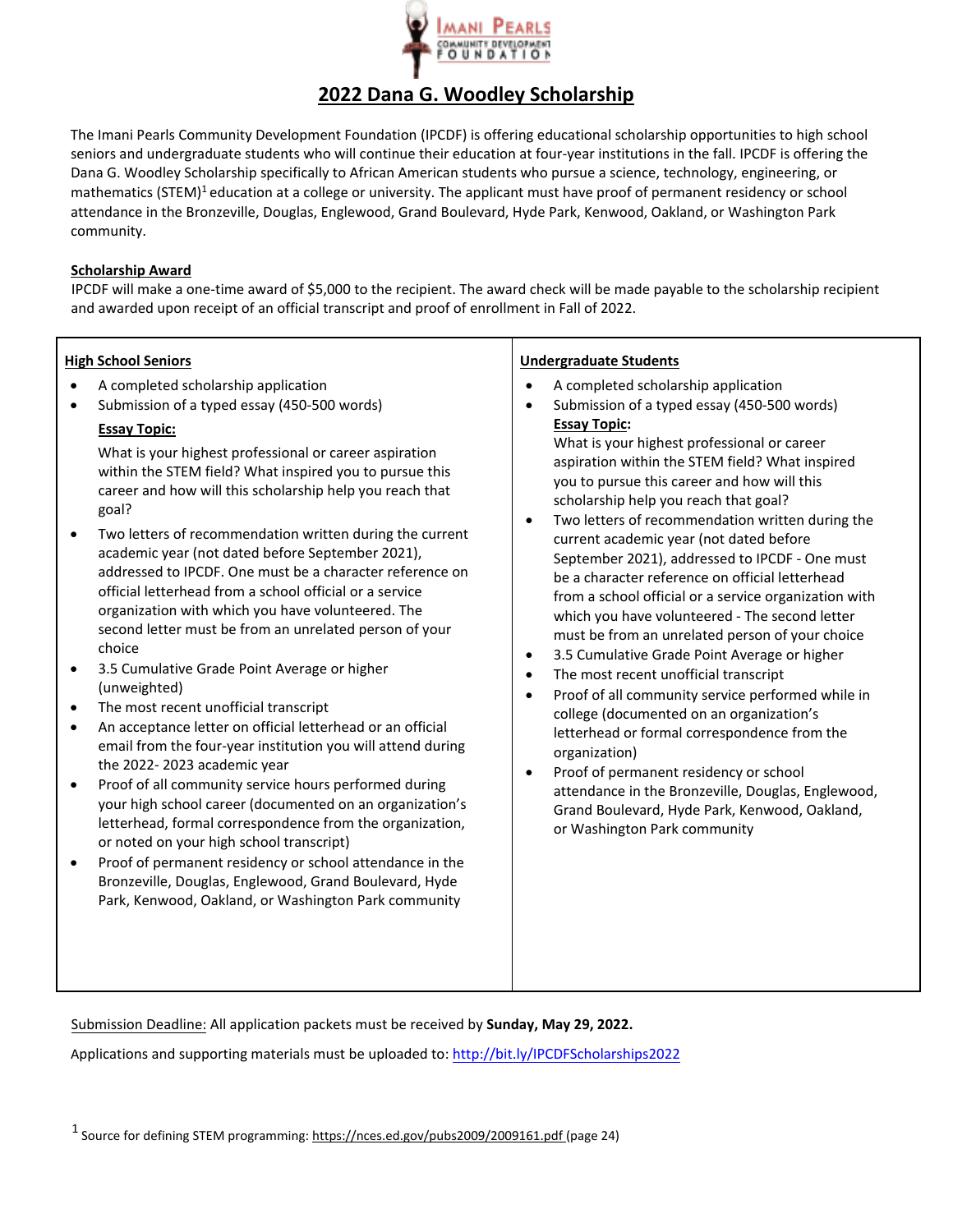

# **2022 Dana G. Woodley Scholarship Application – High School Senior Checklist**

Utilize this checklist to ensure your application packet is complete. Late or incomplete submissions will be disqualified. Return this checklist with your application packet. The information below also serves as general guidelines to assist applicants in understanding the review criteria.

1.  $\Box$  A completed scholarship application with media release form

## 2.  $\Box$  A typed essay (450-500 words)

**Essay Topic:** What is your highest professional or career aspiration within the STEM field? What inspired you to pursue this career and how will this scholarship help you reach that goal?

The essay will be assessed on the following:

- Adherence to essay topic
- Favorable essay characteristics, such as compelling, interesting, and engaging
- Spelling and grammar

3.  $\Box$  Two recommendation letters written during the current academic year (not dated before September 2021)

- One must be a character reference on official letterhead from a school official or a service organization with which you have volunteered
- The second letter must be from an unrelated person of your choice
- 4.  $\Box$  A cumulative 3.5 Grade Point Average or higher (unweighted)
- 5.  $\Box$  The most recent unofficial transcript

6.  $\Box$  A copy of an acceptance letter on official letterhead or an official email from the four-year college/university you will attend Fall 2022

7.  $\Box$  Proof of all community service performed during your high school career (documented on an organization's letterhead, formal correspondence from the organization, or noted on your high school transcript)

8. □ Proof of permanent residency or school attendance in the Bronzeville, Douglas, Englewood, Grand Boulevard, Hyde Park, Kenwood, Oakland, or Washington Park community